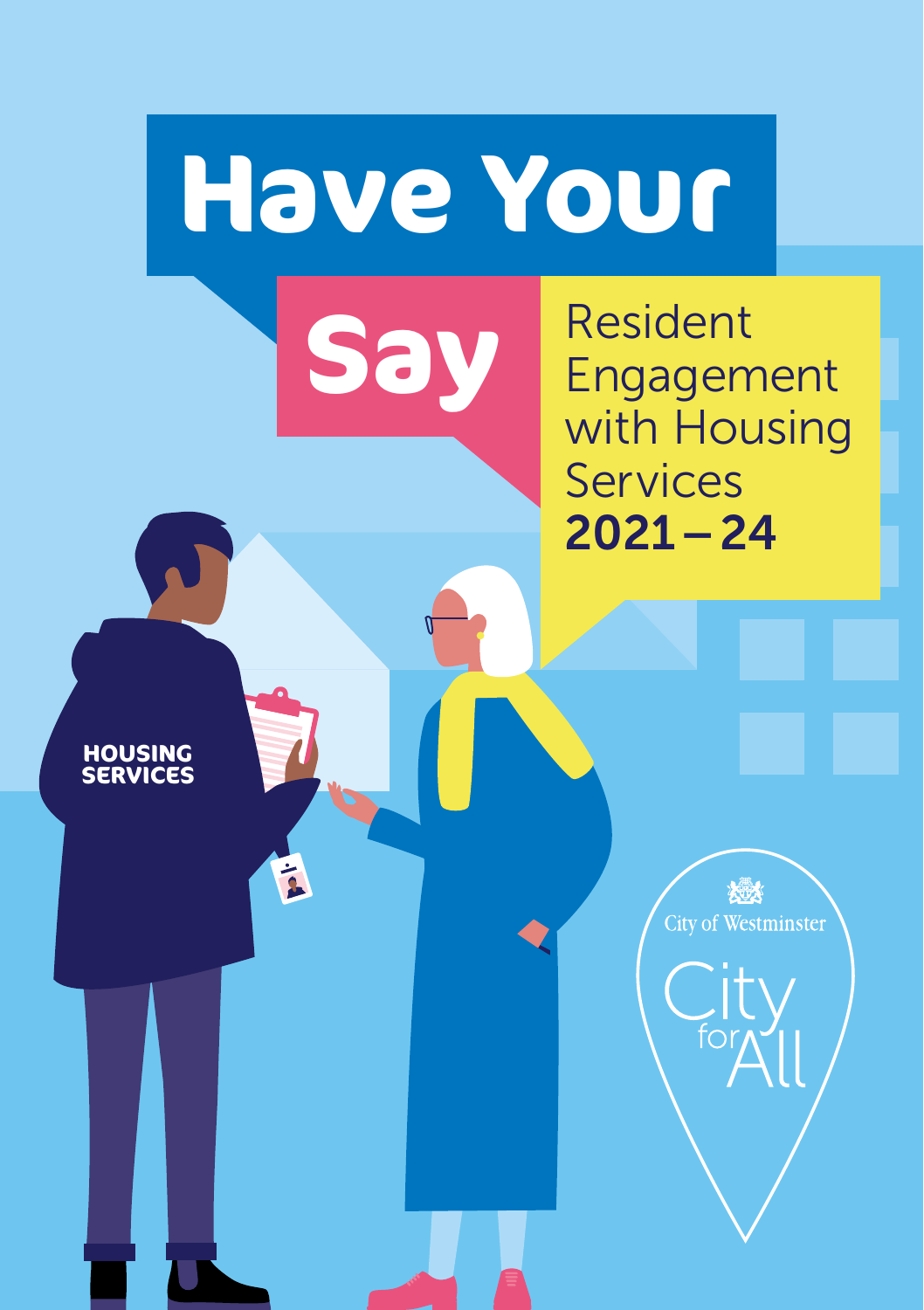#### **As part of our** *City for All* **strategy, we are committed to ensuring Westminster remains a welcoming and vibrant place for people from all backgrounds to live.**

Listening and acting on our residents' feedback, both tenants and leaseholders, is absolutely key for us to improve and tailor our housing services to meet your needs.

Learning from the previous ways that we have engaged with you, we are proposing a new resident engagement approach.

This would involve different groups to enable you to provide feedback on your housing services in a more flexible, inclusive and targeted way.

Before we make any changes, we want to hear what you think. That's why in this leaflet, we summarise why and how we are proposing to change resident engagement and give you the opportunity to provide your views.

## **How have we engaged with you in the past?**

From 2016 – 2019, we engaged with you on housing services through:

- √ The Residents' Council, which focused on key strategic issues within the service, and had 12 residents as members; and
- √ Four Area Panels, which focused on identifying local priorities and fed them into the Residents' Council. Each panel had 12 residents as members including one who sat on the Residents' Council

We also provided support for local engagement through resident associations, sounding boards, resident voice groups and estate action plans.

#### **Why are we proposing to change how we engage with you?**

As a housing provider, we are required to consult you on how you want to be involved in improving and tailoring housing services every three years.

Over the past year in response to the COVID-19 pandemic, the community has come together. Many housing residents have volunteered through Westminster Connects to help their neighbours and local community. Our resident engagement team have been there for our most vulnerable by delivering food, making welfare calls and helping residents who are out of work to find local employment.

While we have been unable to meet in person, we have had to change how we engage with you. We have developed new ways of working such as moving services online. As a result, we have reached more people and had many meaningful conversations about our services.

To build on our stronger sense of community and more effective ways of reaching you, we are proposing new options for resident engagement and want your thoughts. We intend this to be a much deeper partnership. It would take time to develop but we believe it could provide better results for us all.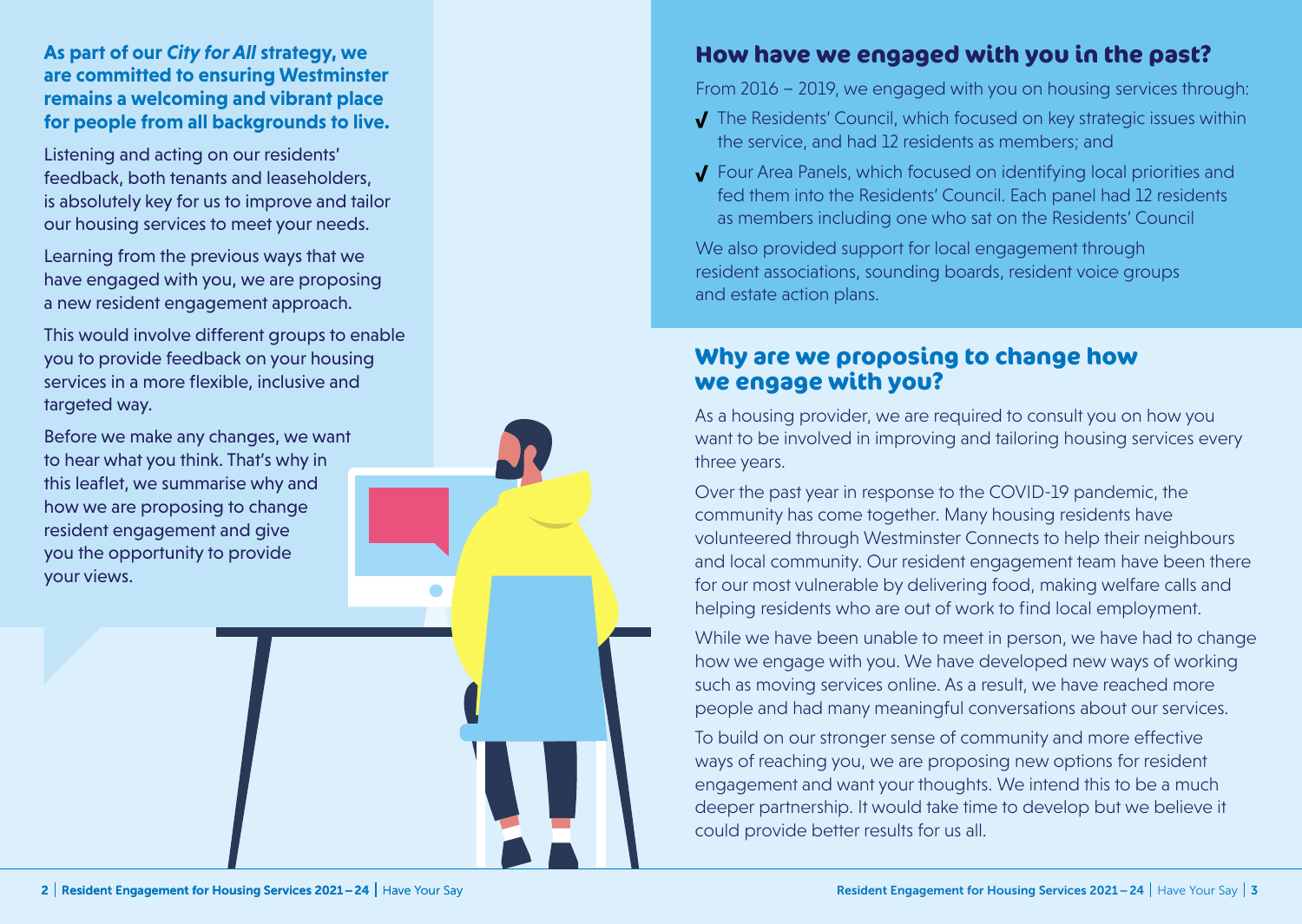# **Our vision**

We are proposing to move towards a more flexible, inclusive and targeted approach.

This would involve open groups where residents and housing staff can all engage and provide feedback to address both service-wide and local issues. The groups would enable you to get involved on topics that interest you and we think would lead to more meaningful conversations, decisions and results. Ideas and feedback from the groups would feed directly into the service to be acted on – think of it as having a membership of your housing services.

As part of the new approach, we would continue to make the best use of technology, as we have done over the past year, to reach more people. We will also re-introduce face-to-face interaction as soon as it is safe to do so.

The ongoing support we currently provide for resident associations, sounding boards, resident voice groups and estate action plans would continue.



# **Proposed approach**

Below, you will find descriptions of the possible initial groups and how they could work. Depending on your views and interests, we may run two to four as pilots to make sure that your involvement helps shape the overall roll-out of the new approach.



Policy and Performance: This would be one of the first groups and, if you agree, would be the central hub for the new approach. It would empower residents to monitor and comment on our performance by scrutinising policies, strategic priorities, service standards and helping identify topics for working groups.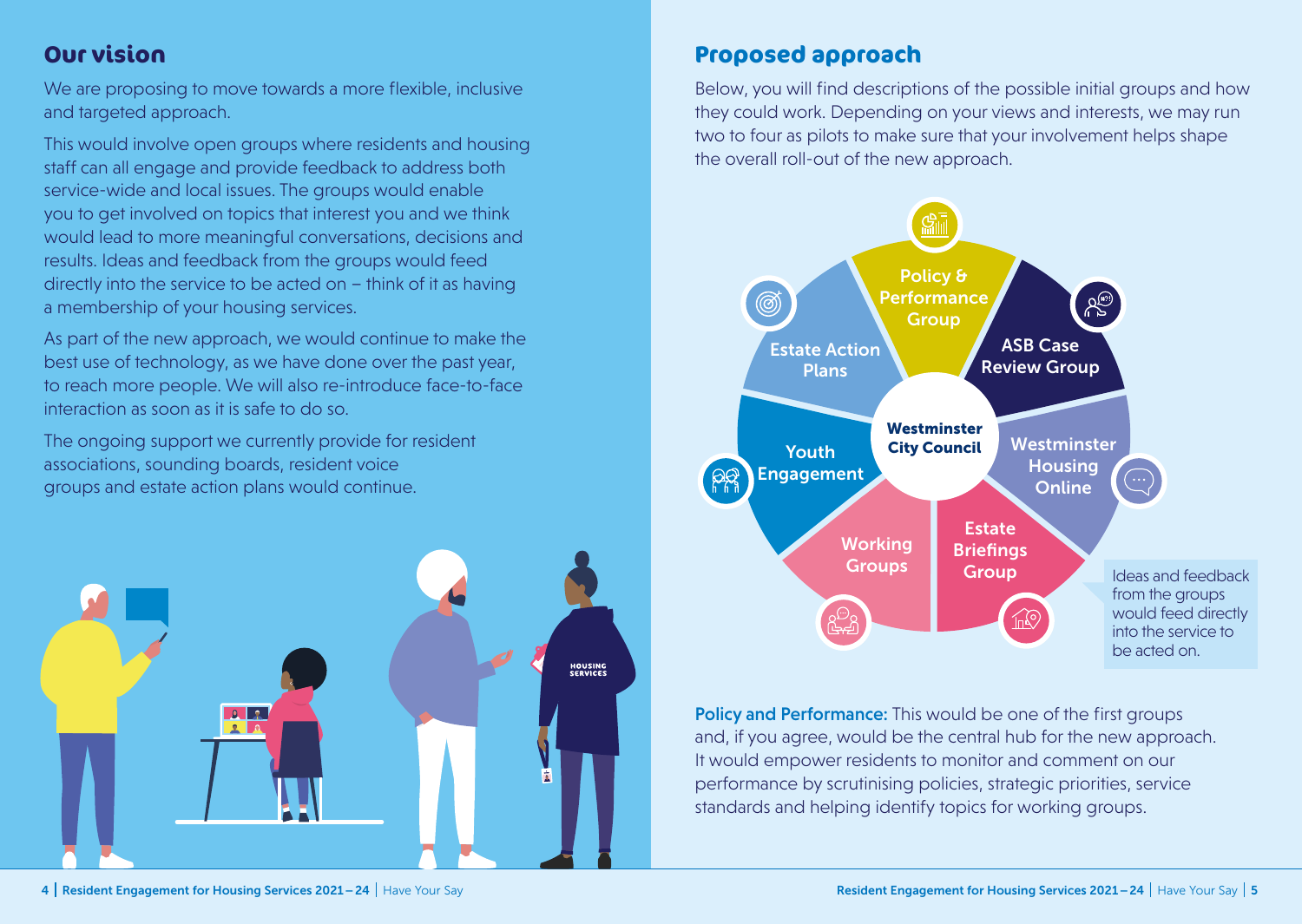Working Groups: These groups would enable residents to take on a specific issue or project such as a review of a new or difficult process within the service. For example, this could involve: repairs, major works, greening, value for money or community events.

Anti-Social Behaviour Case Review: This group would inform our approach to Anti-Social Behaviour (ASB) management. Residents would review anonymised ASB cases and share feedback to build our understanding and expectations of both what it is to be a good neighbour and how to uphold that standard.

Westminster Housing Online: This online engagement group would enable a citywide 'big survey' group. Residents can subscribe to receive monthly surveys by email which can be completed online at a time that suits. This will help to build an in-depth picture of what you feel on the biggest issues.

Youth Engagement: This forum would consult young people and partners on the design of a tailored youth engagement approach. It would aim to provide a dedicated space for young people to share their ideas about our services.

**Estate Action Plans:** These plans would continue to help residents set local priorities for their estate, focusing on anything from new play equipment to how to tackle ASB. Residents can contribute to estate action plans by completing a dedicated survey online or by working with the local housing team as part of a resident representative group.

**Estate Briefings:** These would give residents the opportunity to hear and ask questions about the work of the housing team on estate action plans. Issues raised in the briefings would feed into and build the estate action plans.

#### **Our commitments to you**

We understand that being listened to and having your feedback inform and shape our services is important to you. That's why we would be committed to doing the following through the new proposed approach:

- √ Resident engagement would be open so that any resident can sign up to participate.
- √ There would be no set time commitment so residents can participate in a way that best suits them.
- √ Each group would lead on its own specific area of the service and residents would chair most groups.
- √ Senior housing managers would attend individual groups so residents can make recommendations directly to the service.
- √ The senior housing manager and resident engagement lead for each group would be accountable for acting on feedback, keeping residents informed and reporting to the Director of Housing. They would also provide regular updates on engagement outcomes to the Cabinet Member for Housing, their deputies and the policy and performance group.
- √ Efforts would be redoubled so that information coming from all groups and actions taken would be communicated consistently to residents.
- √ Councillors would also be able to attend and participate in groups to see resident scrutiny in action.

We know it is easy to promise, but improving housing, the environment and services is what matters, and doing so together with you. We would develop this work in stages so that we can measure and achieve success as we proceed.